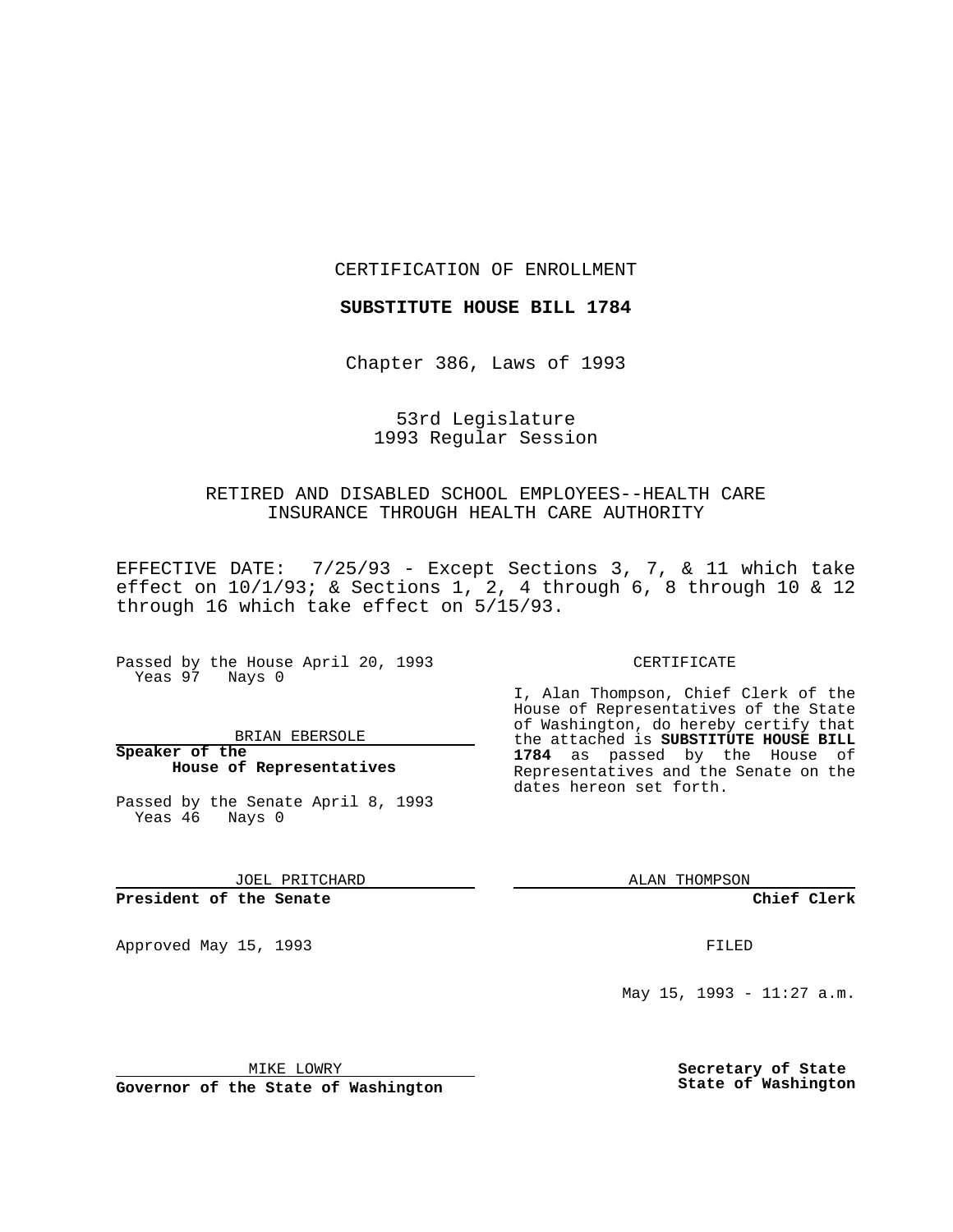# **SUBSTITUTE HOUSE BILL 1784** \_\_\_\_\_\_\_\_\_\_\_\_\_\_\_\_\_\_\_\_\_\_\_\_\_\_\_\_\_\_\_\_\_\_\_\_\_\_\_\_\_\_\_\_\_\_\_

\_\_\_\_\_\_\_\_\_\_\_\_\_\_\_\_\_\_\_\_\_\_\_\_\_\_\_\_\_\_\_\_\_\_\_\_\_\_\_\_\_\_\_\_\_\_\_

### AS AMENDED BY THE SENATE

Passed Legislature - 1993 Regular Session

### **State of Washington 53rd Legislature 1993 Regular Session**

**By** House Committee on Appropriations (originally sponsored by Representatives Locke, Sommers, Dellwo, Wang, Brough, Jacobsen, Karahalios, Peery, Talcott, Dorn, Cothern, Ogden, Holm, Pruitt, Jones, Romero, Campbell, Valle, Thibaudeau, King, Ballard, Basich, Quall, Veloria, Linville, Rayburn, Kessler, Orr, Carlson, Johanson, L. Johnson, Leonard, J. Kohl, Lemmon, H. Myers, Hansen, Patterson and Shin)

Read first time 03/01/93.

 AN ACT Relating to health care insurance for employees and retirees of school districts and educational service districts; amending RCW 28A.400.391, 41.04.205, 41.04.235, 41.05.011, 41.05.021, 41.05.050, 41.05.055, 41.05.065, 41.05.075, 41.05.080, and 41.05.140; adding a new section to chapter 28A.400 RCW; adding new sections to chapter 41.05 RCW; creating new sections; providing an effective date; and declaring an emergency.

8 BE IT ENACTED BY THE LEGISLATURE OF THE STATE OF WASHINGTON:

 NEW SECTION. **Sec. 1.** It is the legislature's intent to increase access to health insurance for retired and disabled school employees and also to improve equity between state employees and school employees by providing for the reduction of health insurance premiums charged to retired school employees through a subsidy charged against health insurance allocations for active employees. It is further the legislature's intent to improve the cost-effectiveness of state- purchased health care by managing programs for public employees, in this case retired school employees, through the state health care authority.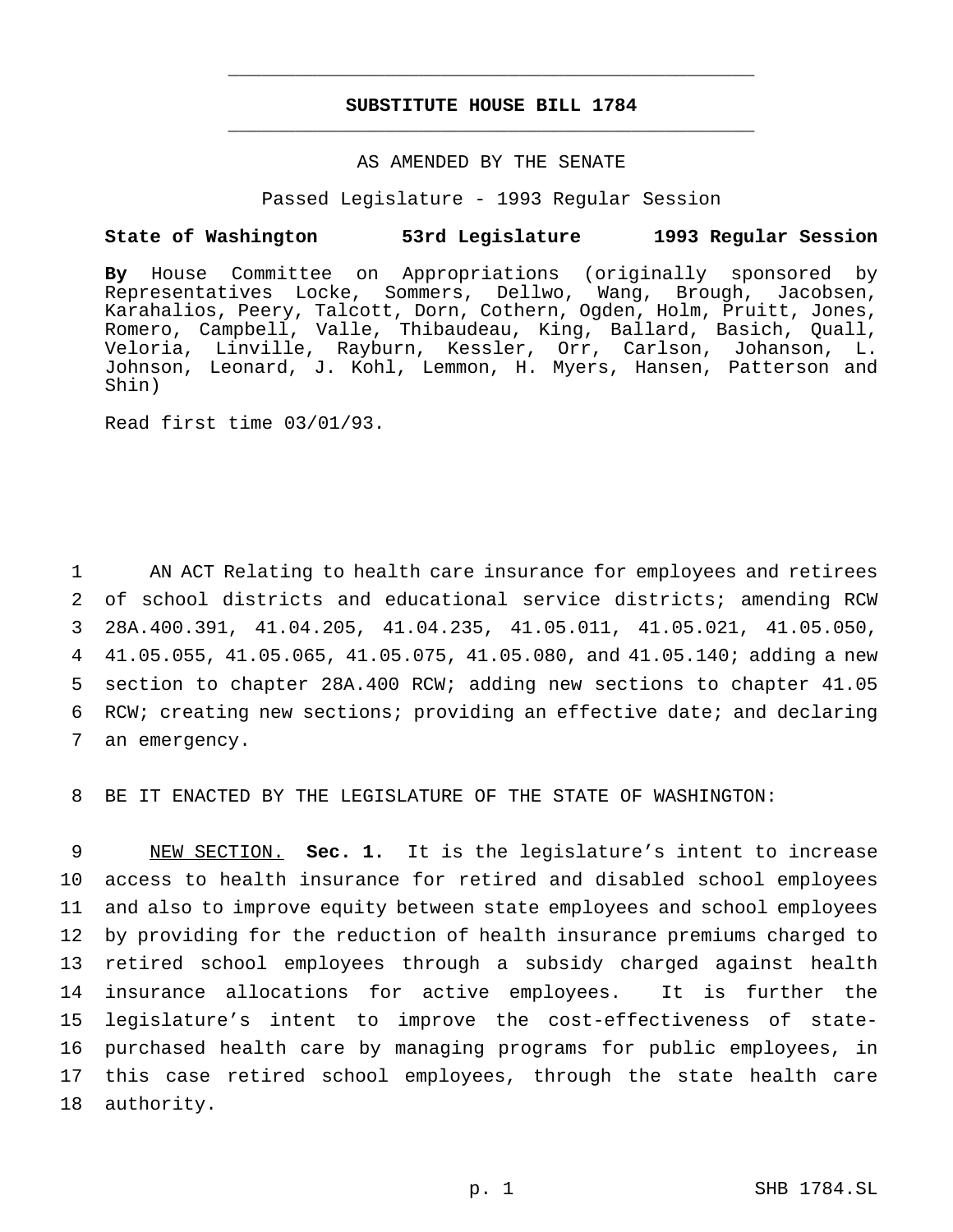**Sec. 2.** RCW 28A.400.391 and 1992 c 152 s 1 are each amended to read as follows:

 (1) Every group disability insurance policy, health care service contract, health maintenance agreement, and health and welfare benefit plan obtained or created to provide benefits to employees of school districts and their dependents shall contain provisions that permit retired and disabled employees to continue medical, dental, or vision coverage under the group policy, contract, agreement, or plan until 9 ((June 30, 1994)) September 30, 1993, or until the employee becomes eligible for federal medicare coverage, whichever occurs first. The terms and conditions for election and maintenance of such continued coverage shall conform to the standards established under the federal consolidated omnibus budget reconciliation act of 1985, as amended. The period of continued coverage provided under this section shall run concurrently with any period of coverage guaranteed under the federal consolidated omnibus budget reconciliation act of 1985, as amended.

(2) This section applies to:

 (a) School district employees who retired or lost insurance coverage due to disability after July 28, 1991;

 (b) School district employees who retired or lost insurance coverage due to disability within the eighteen-month period ending on July 28, 1991; and

 (c) School district employees who retired or lost insurance coverage due to disability prior to January 28, 1990, and who were covered by their employing district's insurance plan on January 1, 1991.

 (3) For the purposes of this section "retired employee" means an employee who separates from district service and is eligible at the time of separation from service to receive, immediately following separation from service, a retirement allowance under chapter 41.32 or 41.40 RCW.

 (4) The superintendent of public instruction shall adopt administrative rules to implement this section.

 **Sec. 3.** RCW 41.04.205 and 1992 c 199 s 1 are each amended to read as follows:

 (1) Notwithstanding the provisions of RCW 41.04.180, the employees, with their dependents, of any county, municipality, or other political subdivision of this state shall be eligible to participate in any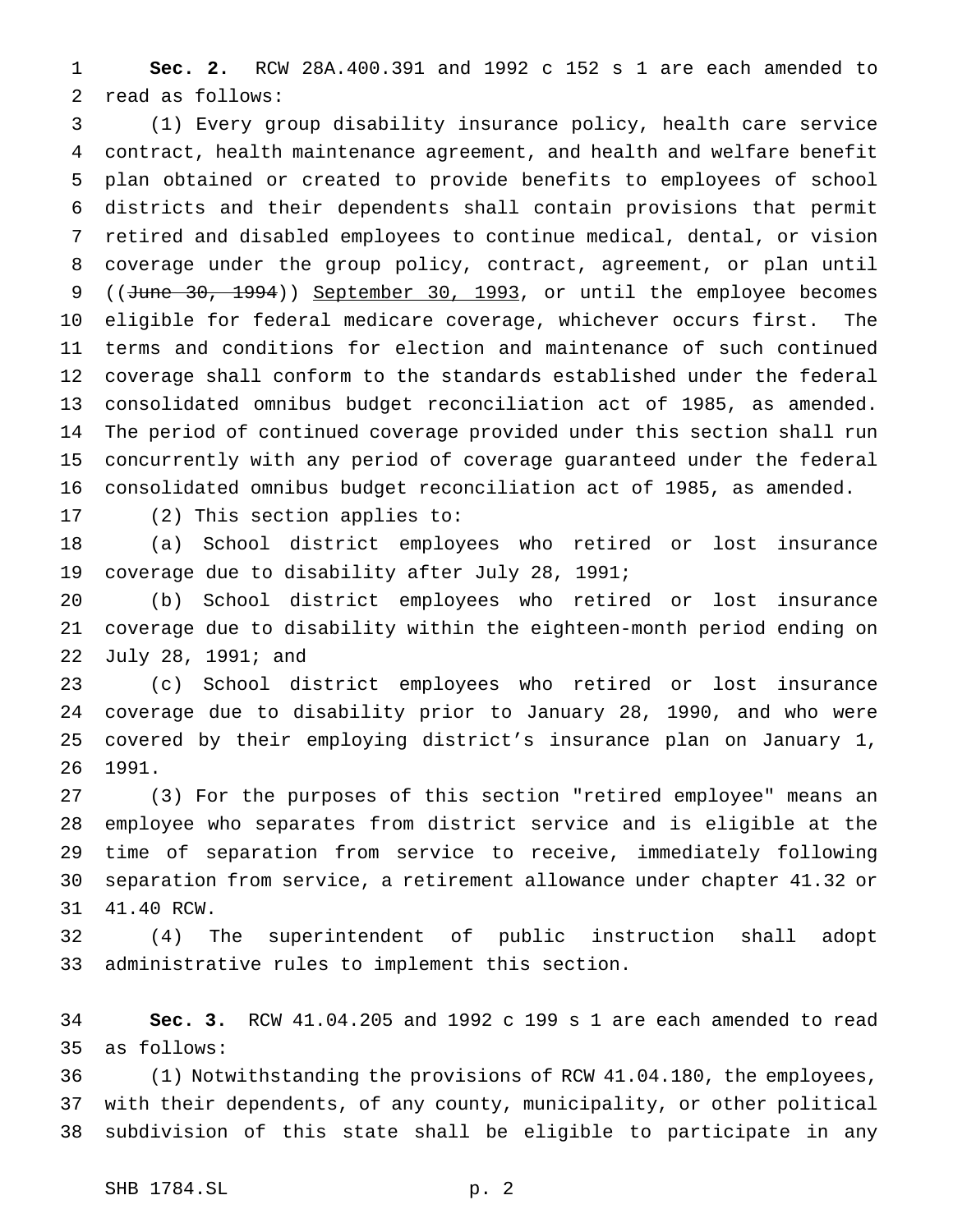1 insurance or self-insurance program for employees administered under chapter 41.05 RCW if the legislative authority of any such county, municipality, or other political subdivisions of this state determines a transfer to an insurance or self-insurance program administered under chapter 41.05 RCW should be made. In the event of a special district employee transfer pursuant to this section, members of the governing authority shall be eligible to be included in such transfer if such members are authorized by law as of June 25, 1976 to participate in the insurance program being transferred from and subject to payment by such members of all costs of insurance for members.

 (2) When the legislative authority of a county, municipality, or other political subdivision determines to so transfer, the state health care authority shall:

 (a) Establish the conditions under which the transfer may be made, which shall include the requirements that:

 (i) All the eligible employees of the political subdivision transfer as a unit, and

 (ii) The political subdivision involved obligate itself to make employer contributions in an amount at least equal to those provided by 20 the state as employer; and

(b) Hold public hearings on the application for transfer; and

(c) Have the sole right to reject the application.

 Approval of the application by the state health care authority shall effect a transfer of the employees involved to the insurance, self-insurance, or health care program applied for.

 (3) Any application of this section to members of the law enforcement officers' and fire fighters' retirement system under chapter 41.26 RCW is subject to chapter 41.56 RCW.

 (4) The requirements in subsection (2)(a) (i) and (ii) of this section need not be applied to school districts, except that all eligible employees in a bargaining unit of a school district may transfer only as a unit and all nonrepresented employees in a district 33 may transfer only as a unit.

 **Sec. 4.** RCW 41.04.235 and 1983 c 3 s 89 are each amended to read as follows:

 Participants in a health care benefit plan approved pursuant to RCW 37 41.04.180, ((41.05.025)) 41.05.065, or 28A.400.350, whichever is applicable, who are retired public employees, may authorize the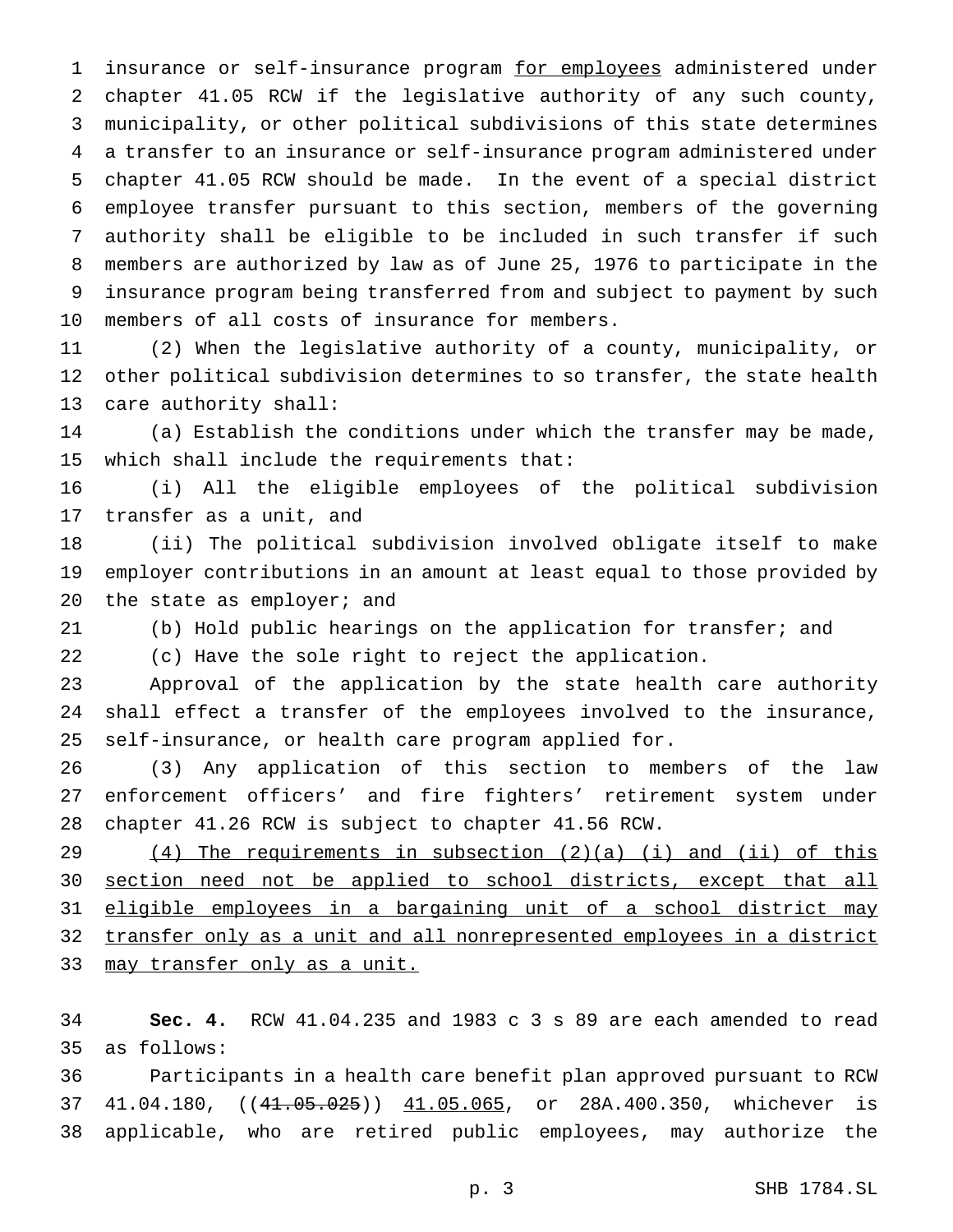deduction from their retirement allowances, of the amount or amounts of their subscription payments, premiums, or contributions to any person, firm, or corporation furnishing or providing medical, surgical, and hospital care or other health care insurance upon the approval by the retirement board of an application for such deduction on the prescribed form, and the treasurer of the state shall duly and timely draw and issue proper warrants directly to and in favor of the person, firm, or corporation, or organization named in the authorization for the amount authorized to be deducted.

 **Sec. 5.** RCW 41.05.011 and 1990 c 222 s 2 are each amended to read as follows:

 Unless the context clearly requires otherwise, the definitions in this section shall apply throughout this chapter.

(1) "Administrator" means the administrator of the authority.

 (2) "State purchased health care" or "health care" means medical and health care, pharmaceuticals, and medical equipment purchased with state and federal funds by the department of social and health services, the department of health, the basic health plan, the state health care authority, the department of labor and industries, the department of corrections, the department of veterans affairs, and local school districts.

 (3) "Authority" means the Washington state health care authority. (4) "Insuring entity" means an insurance carrier as defined in chapter 48.21 or 48.22 RCW, a health care service contractor as defined in chapter 48.44 RCW, or a health maintenance organization as defined in chapter 48.46 RCW.

 (5) "Flexible benefit plan" means a benefit plan that allows employees to choose the level of health care coverage provided and the amount of employee contributions from among a range of choices offered by the authority.

 (6) "Employee" includes all full-time and career seasonal employees of the state, whether or not covered by civil service; elected and appointed officials of the executive branch of government, including full-time members of boards, commissions, or committees; and includes any or all part-time and temporary employees under the terms and conditions established under this chapter by the authority; justices of the supreme court and judges of the court of appeals and the superior courts; and members of the state legislature or of the legislative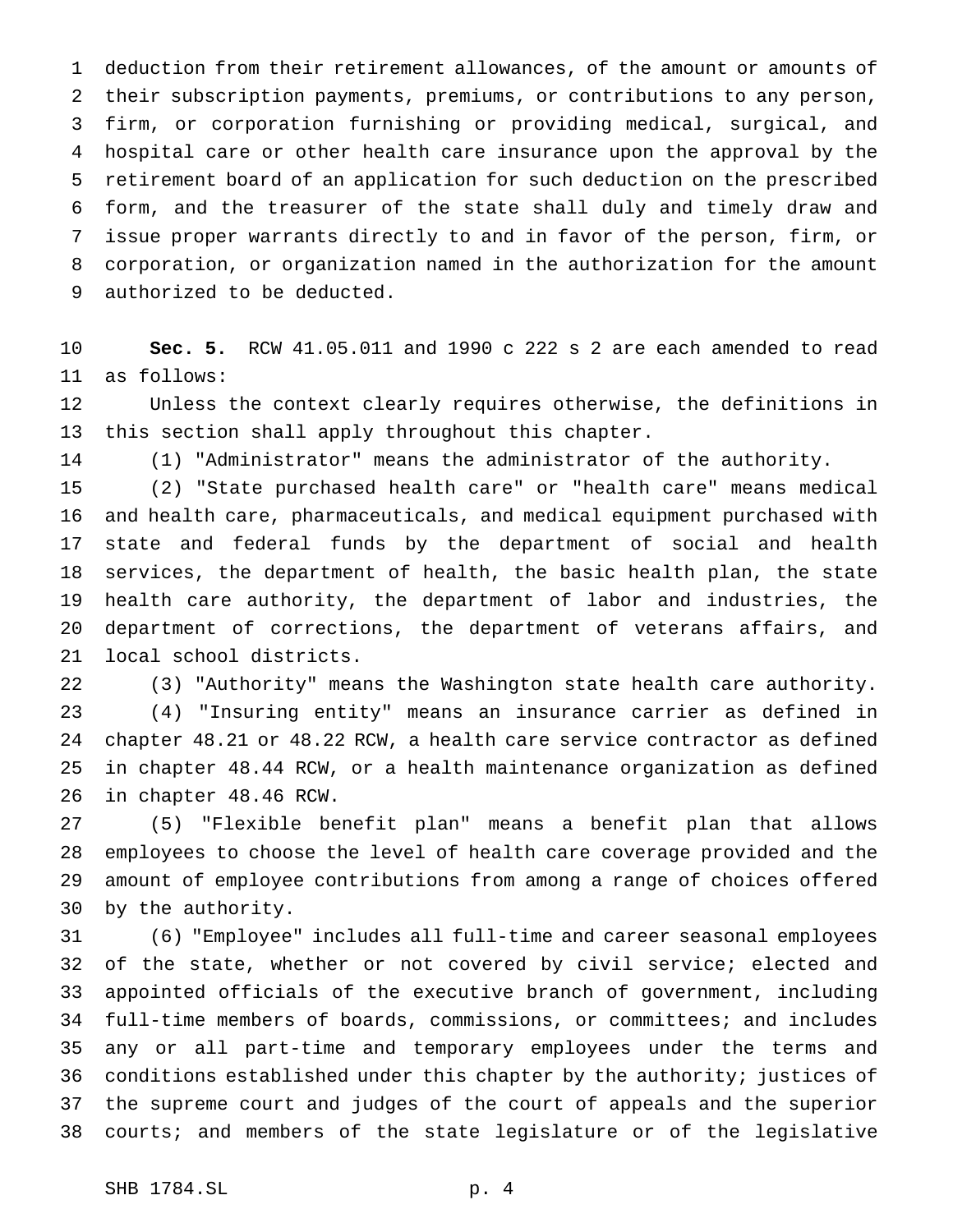authority of any county, city, or town who are elected to office after February 20, 1970. "Employee" also includes employees of a county, municipality, or other political subdivision of the state if the legislative authority of the county, municipality, or other political subdivision of the state seeks and receives the approval of the authority to provide any of its insurance programs by contract with the authority, as provided in RCW 41.04.205, and employees of a school district if the board of directors of the school district seeks and receives the approval of the authority to provide any of its insurance programs by contract with the authority as provided in RCW 28A.400.350. (7) "Board" means the state employees' benefits board established

under RCW 41.05.055.

(8) "Retired or disabled school employee" means:

 (a) Persons who separated from employment with a school district or educational service district and are receiving a retirement allowance under chapter 41.32 or 41.40 RCW as of September 30, 1993;

 (b) Persons who separate from employment with a school district or educational service district on or after October 1, 1993, and immediately upon separation receive a retirement allowance under chapter 41.32 or 41.40 RCW;

 (c) Persons who separate from employment with a school district or educational service district on or after October 1, 1993, due to a total and permanent disability, and are eligible to receive a deferred retirement allowance under chapter 41.32 or 41.40 RCW.

 **Sec. 6.** RCW 41.05.021 and 1990 c 222 s 3 are each amended to read as follows:

 The Washington state health care authority is created within the executive branch. The authority shall have an administrator appointed by the governor, with the consent of the senate. The administrator shall serve at the pleasure of the governor. The administrator may employ up to seven staff members, who shall be exempt from chapter 41.06 RCW, and any additional staff members as are necessary to administer this chapter. The primary duties of the authority shall be 34 to administer state employees' insurance benefits and retired or 35 disabled school employees' insurance benefits and to study state- purchased health care programs in order to maximize cost containment in these programs while ensuring access to quality health care. The authority's duties include, but are not limited to, the following: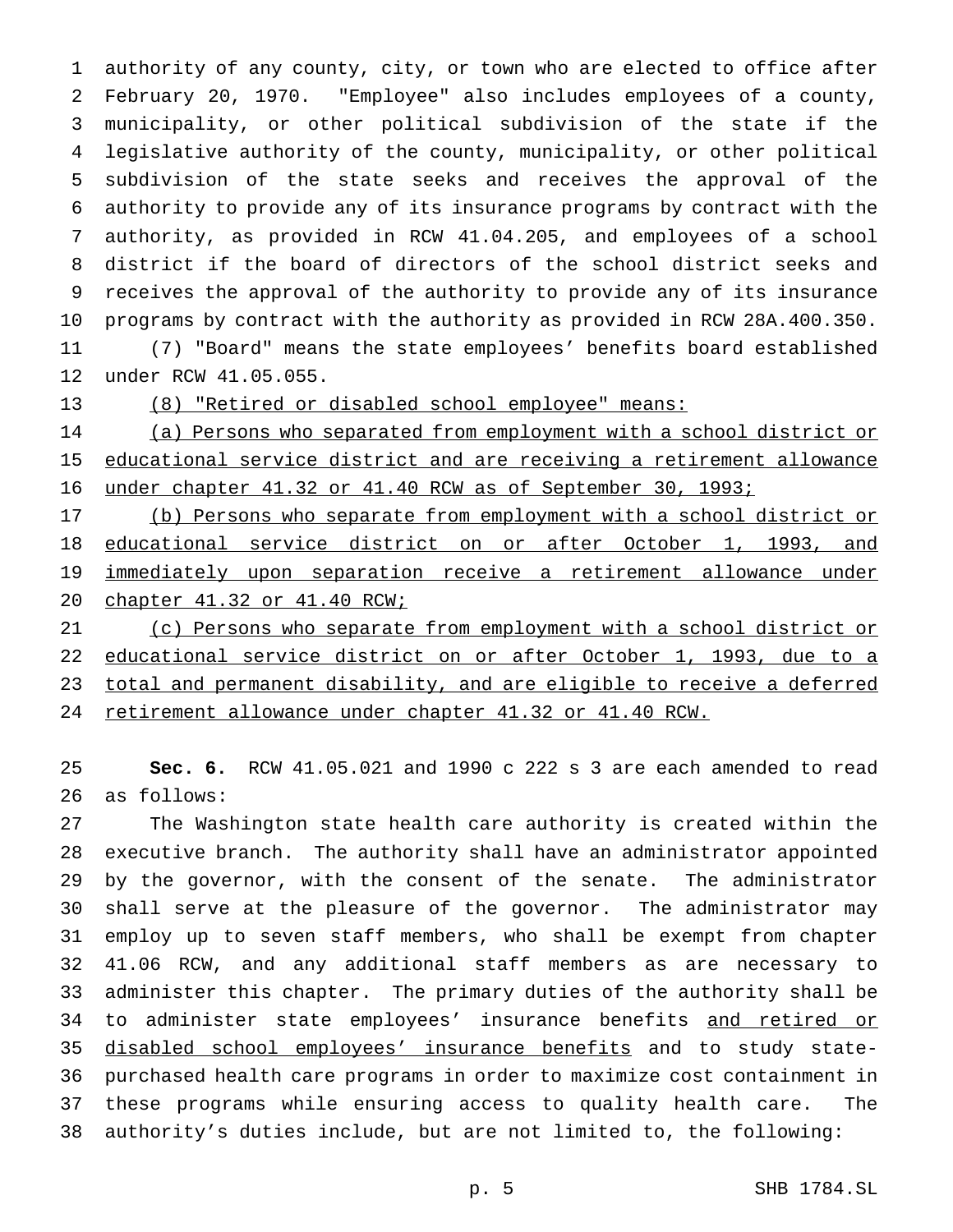1 (1) To administer ( $(a)$ ) health care benefit programs for employees and retired or disabled school employees as specifically authorized in RCW 41.05.065 and in accordance with the methods described in RCW 41.05.075, 41.05.140, and other provisions of this chapter;

 (2) To analyze state-purchased health care programs and to explore options for cost containment and delivery alternatives for those programs that are consistent with the purposes of those programs, including, but not limited to:

 (a) Creation of economic incentives for the persons for whom the state purchases health care to appropriately utilize and purchase health care services, including the development of flexible benefit plans to offset increases in individual financial responsibility;

 (b) Utilization of provider arrangements that encourage cost containment and ensure access to quality care, including but not limited to prepaid delivery systems, utilization review, and prospective payment methods;

 (c) Coordination of state agency efforts to purchase drugs effectively as provided in RCW 70.14.050;

 (d) Development of recommendations and methods for purchasing 20 medical equipment and supporting services on a volume discount basis; and

 (e) Development of data systems to obtain utilization data from state-purchased health care programs in order to identify cost centers, utilization patterns, provider and hospital practice patterns, and procedure costs, utilizing the information obtained pursuant to RCW 41.05.031;

27 (3) To analyze areas of public and private health care interaction; (4) To provide information and technical and administrative assistance to the board;

 (5) To review and approve or deny applications from counties, municipalities, other political subdivisions of the state, and school districts to provide state-sponsored insurance or self-insurance programs to their employees in accordance with the provisions of RCW 41.04.205 and 28A.400.350, setting the premium contribution for approved groups as outlined in RCW 41.05.050;

 (6) To appoint a health care policy technical advisory committee as 37 required by RCW 41.05.150; ((and))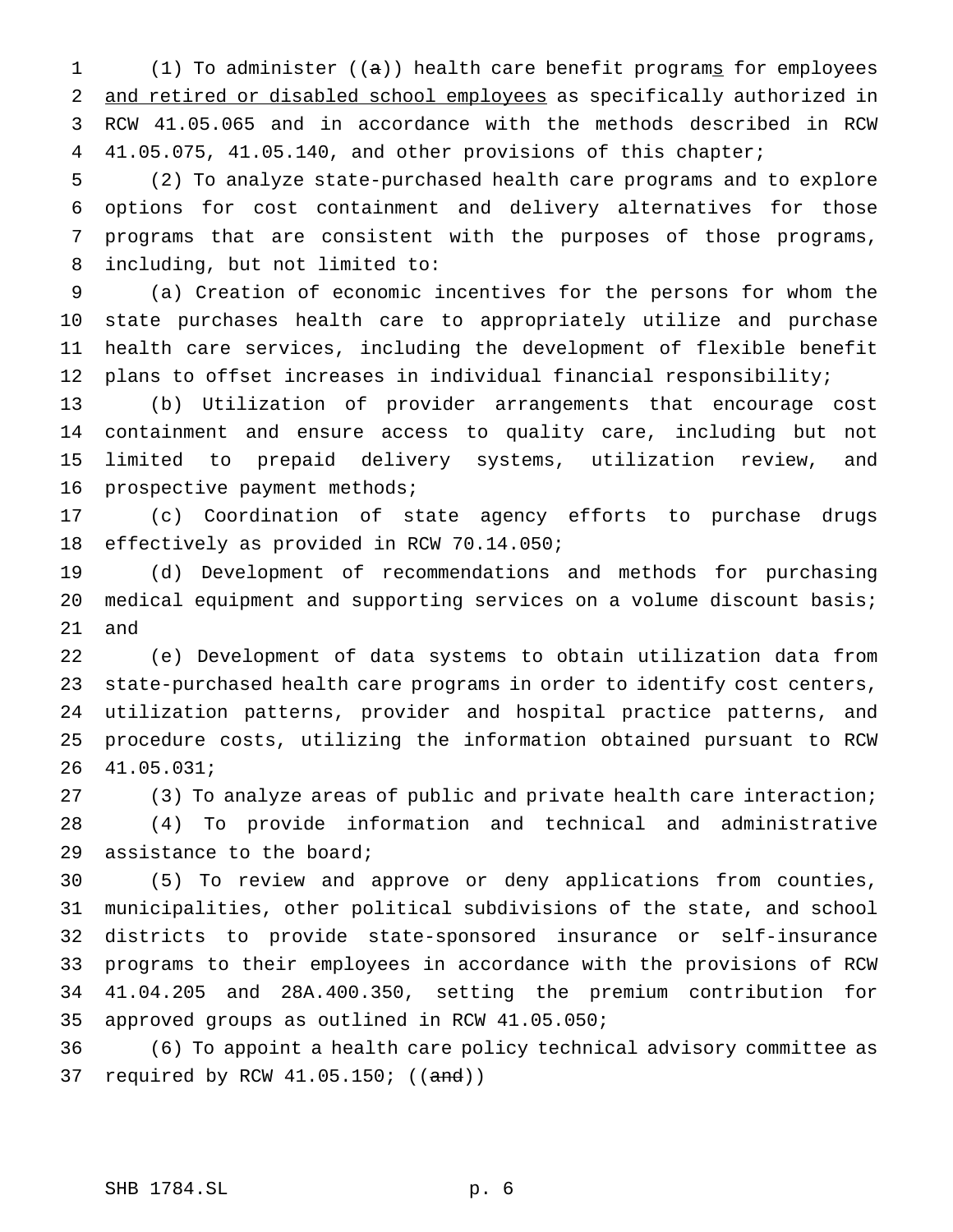(7) To establish billing procedures and collect funds from school districts and educational service districts under section 13 of this 3 act in a way that minimizes the administrative burden on districts; and (8) To promulgate and adopt rules consistent with this chapter as described in RCW 41.05.160.

 **Sec. 7.** RCW 41.05.050 and 1988 c 107 s 18 are each amended to read as follows:

 (1) Every department, division, or separate agency of state government, and such county, municipal, or other political subdivisions as are covered by this chapter, shall provide contributions to insurance and health care plans for its employees and their dependents, the content of such plans to be determined by the authority. Contributions, paid by the county, the municipality, or other political subdivision for their employees, shall include an amount determined by the authority to pay such administrative expenses of the authority as are necessary to administer the plans for employees of those groups. 17 Contributions to be paid by school districts or educational service 18 districts shall be adjusted by the authority to reflect that retired school employees are covered under section 14 of this act, and are not covered under RCW 41.05.080. All such contributions will be paid into the state employees' health insurance account.

 (2) The contributions of any department, division, or separate agency of the state government, and such county, municipal, or other political subdivisions as are covered by this chapter, shall be set by the authority, subject to the approval of the governor for availability of funds as specifically appropriated by the legislature for that purpose. However, insurance and health care contributions for ferry employees shall be governed by RCW 47.64.270.

 (3) The administrator with the assistance of the state employees' benefits board shall survey private industry and public employers in the state of Washington to determine the average employer contribution for group insurance programs under the jurisdiction of the authority. Such survey shall be conducted during each even-numbered year but may be conducted more frequently. The survey shall be reported to the authority for its use in setting the amount of the recommended employer contribution to the employee insurance benefit program covered by this chapter. The authority shall transmit a recommendation for the amount of the employer contribution to the governor and the director of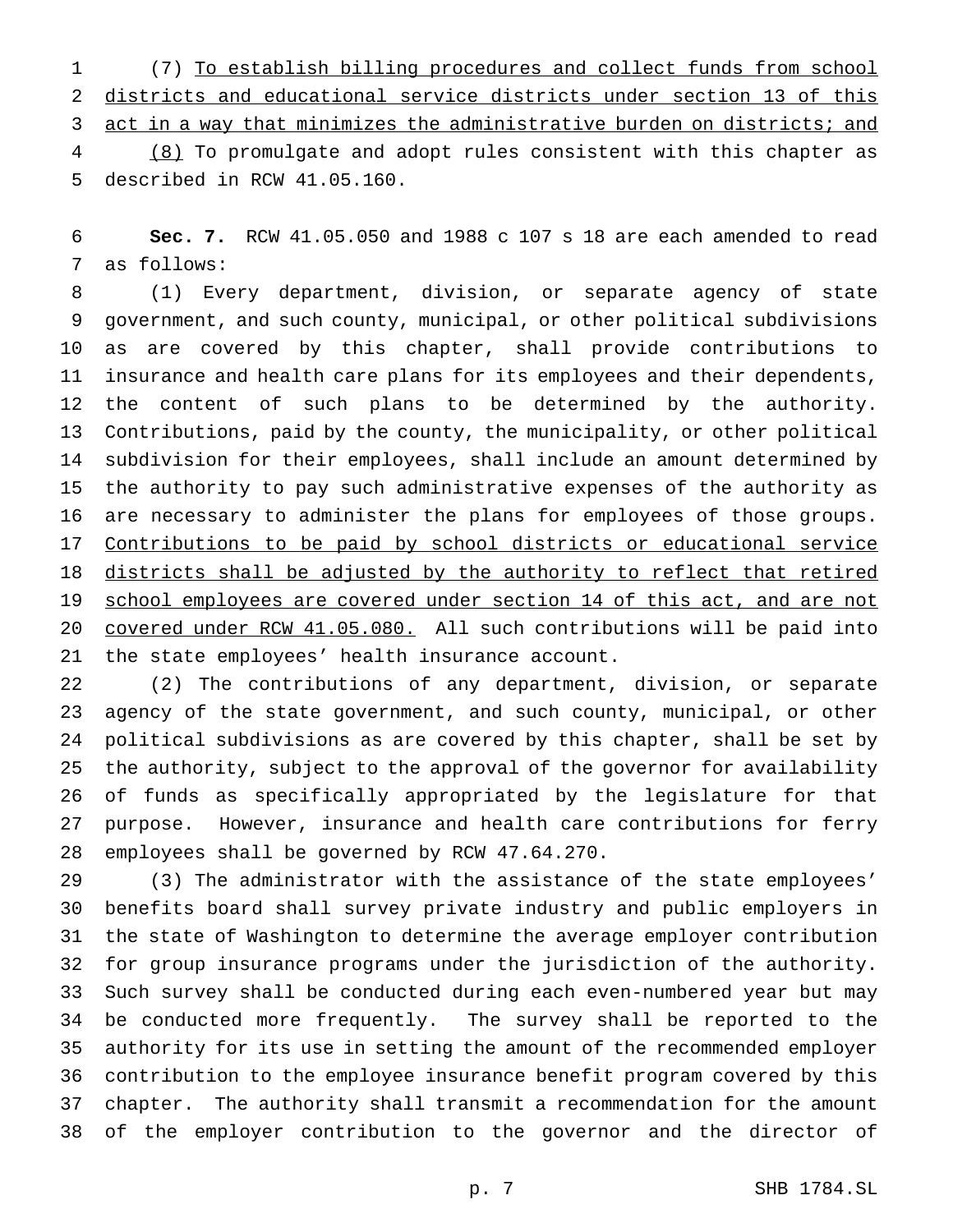financial management for inclusion in the proposed budgets submitted to the legislature.

 **Sec. 8.** RCW 41.05.055 and 1989 c 324 s 1 are each amended to read as follows:

 (1) The state employees' benefits board is created within the authority. The function of the board is to design and approve 7 insurance benefit plans for state employees and retired or disabled school employees.

9 (2) The board shall be composed of ((seven)) nine members appointed by the governor as follows:

 (a) Three representatives of state employees, one of whom shall represent an employee association certified as exclusive representative of at least one bargaining unit of classified employees, one of whom shall represent an employee union certified as exclusive representative of at least one bargaining unit of classified employees, and one of whom is retired, is covered by a program under the jurisdiction of the board, and represents an organized group of retired public employees; 18 (b) ((Three)) One representative of retired or disabled school 19 employees;

20 (c) Four members with experience in health benefit management and cost containment; and

22  $((\langle e \rangle) \setminus \underline{d})$  The administrator.

 (3) The governor shall appoint the initial members of the board to staggered terms not to exceed four years. Members appointed thereafter shall serve two-year terms. Members of the board shall be compensated in accordance with RCW 43.03.250 and shall be reimbursed for their travel expenses while on official business in accordance with RCW 43.03.050 and 43.03.060. The board shall prescribe rules for the conduct of its business. The administrator shall serve as chair of the board. Meetings of the board shall be at the call of the chair.

 **Sec. 9.** RCW 41.05.065 and 1988 c 107 s 8 are each amended to read as follows:

 (1) The board shall study all matters connected with the provision of health care coverage, life insurance, liability insurance, accidental death and dismemberment insurance, and disability income insurance or any of, or a combination of, the enumerated types of insurance for employees and their dependents on the best basis possible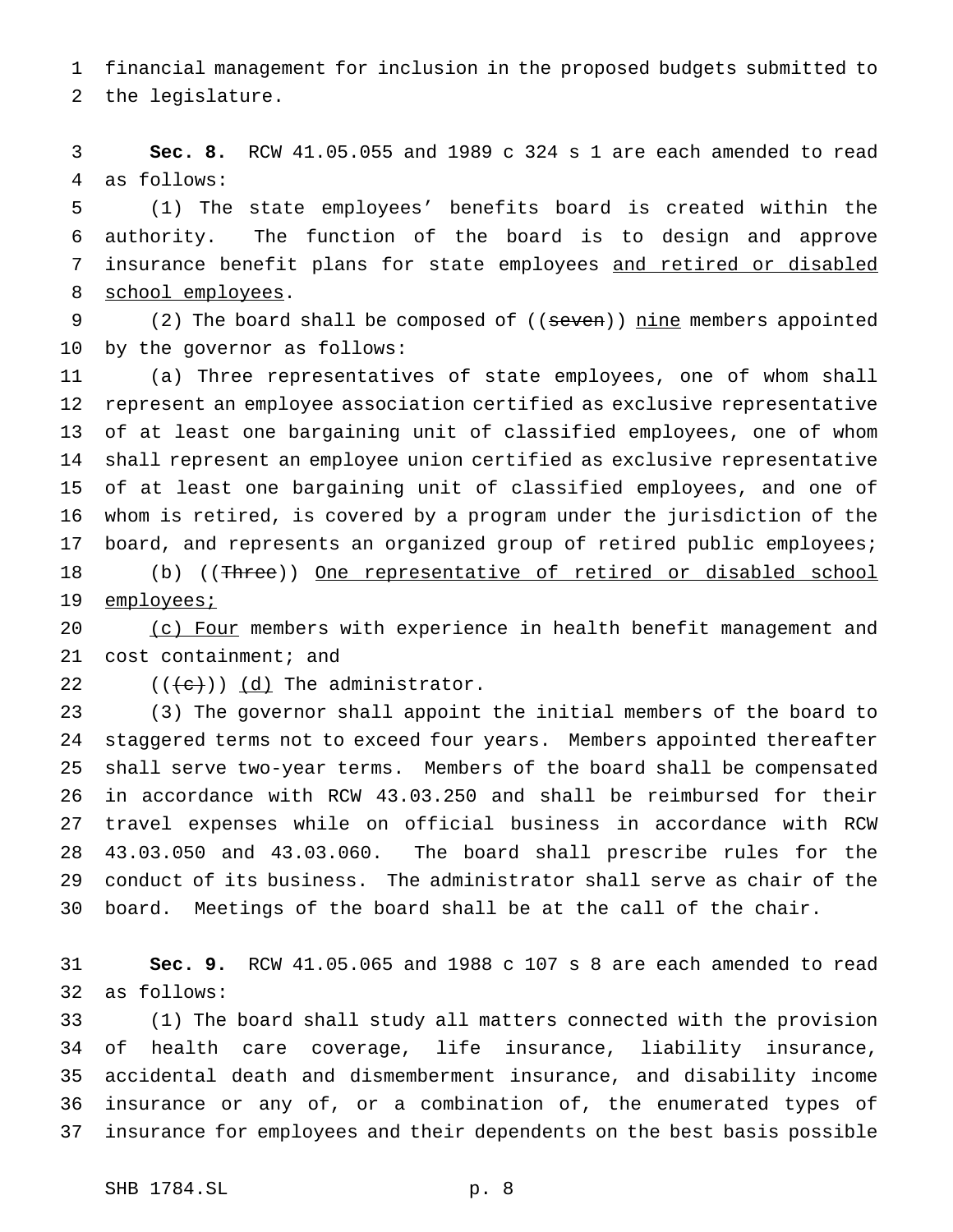with relation both to the welfare of the employees and to the state: PROVIDED, That liability insurance shall not be made available to dependents.

 (2) The state employees' benefits board shall develop employee benefit plans that include comprehensive health care benefits for all employees. In developing these plans, the board shall consider the following elements:

 (a) Methods of maximizing cost containment while ensuring access to quality health care;

 (b) Development of provider arrangements that encourage cost containment and ensure access to quality care, including but not limited to prepaid delivery systems and prospective payment methods;

 (c) Wellness incentives that focus on proven strategies, such as smoking cessation, exercise, and automobile and motorcycle safety;

 (d) Utilization review procedures including, but not limited to prior authorization of services, hospital inpatient length of stay review, requirements for use of outpatient surgeries and second opinions for surgeries, review of invoices or claims submitted by service providers, and performance audit of providers; and

(e) Effective coordination of benefits.

 (3) The board shall design benefits and determine the terms and conditions of employee participation and coverage, including establishment of eligibility criteria.

 (4) The board may authorize premium contributions for an employee and the employee's dependents. Such authorization shall require a vote of five members of the board for approval.

 (5) Employees may choose participation in only one of the health care benefit plans developed by the board.

 (6) The board shall review plans proposed by insurance carriers that desire to offer property insurance and/or accident and casualty insurance to state employees through payroll deduction. The board may approve any such plan for payroll deduction by carriers holding a valid certificate of authority in the state of Washington and which the board determines to be in the best interests of employees and the state. The board shall promulgate rules setting forth criteria by which it shall evaluate the plans.

 (7) The board shall develop benefit plans that provide health care 38 benefits for retired or disabled school employees and their dependents, and shall establish terms and conditions of coverage under the plans.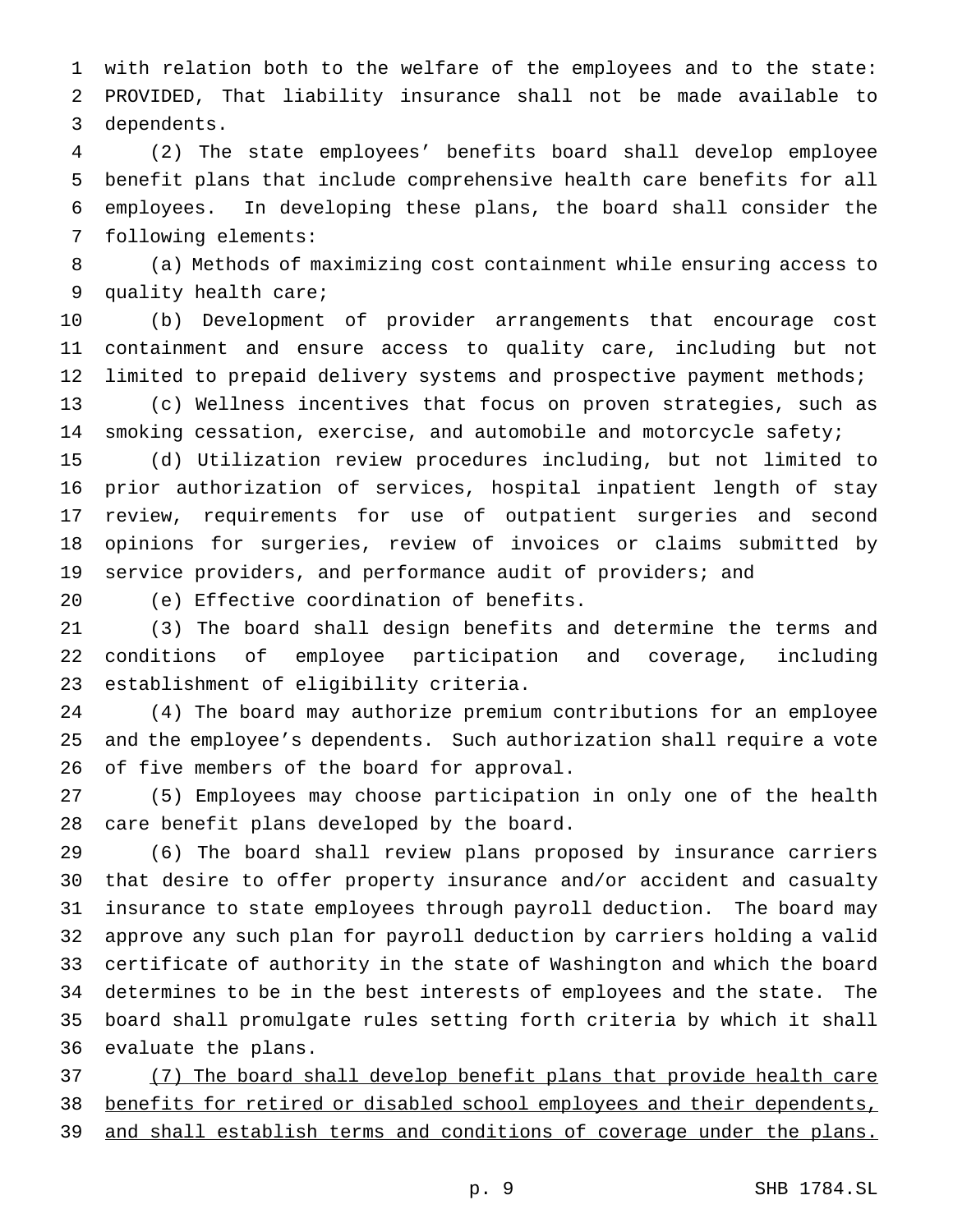1 The board shall make available separate and appropriate plans that supplement medicare for retired or disabled school employees who are eligible for federal medicare coverage. The board shall also consider the elements referenced in subsection (2) of this section in developing the plans.

 **Sec. 10.** RCW 41.05.075 and 1988 c 107 s 9 are each amended to read as follows:

8 (1) The administrator shall provide ((employee)) benefit plans designed by the board through a contract or contracts with insuring entities, through self-funding, self-insurance, or other methods of providing insurance coverage authorized by RCW 41.05.140.

 (2) The administrator shall establish a contract bidding process that encourages competition among insuring entities, is timely to the state budgetary process, and sets conditions for awarding contracts to any insuring entity.

 (3) The administrator shall establish a requirement for review of utilization and financial data from participating insuring entities on a quarterly basis.

 (4) The administrator shall centralize the enrollment files for all 20 employee and retired or disabled school employee health plans offered 21 under chapter 41.05 RCW and develop enrollment demographics on a plan-specific basis.

 (5) The administrator shall establish methods for collecting, analyzing, and disseminating to covered individuals information on the cost and quality of services rendered by individual health care providers.

 (6) All claims data shall be the property of the state. The administrator may require of any insuring entity that submits a bid to contract for coverage all information deemed necessary to fulfill the administrator's duties as set forth in this chapter.

 (7) All contracts with insuring entities for the provision of health care benefits shall provide that the beneficiaries of such benefit plans may use on an equal participation basis the services of practitioners licensed pursuant to chapters 18.22, 18.25, 18.32, 18.53, 18.57, 18.71, 18.74, 18.83, and 18.88 RCW. However, nothing in this subsection may preclude the administrator from establishing appropriate 37 utilization controls approved pursuant to RCW  $41.05.065(2)$  (a)(i), (b), and (d).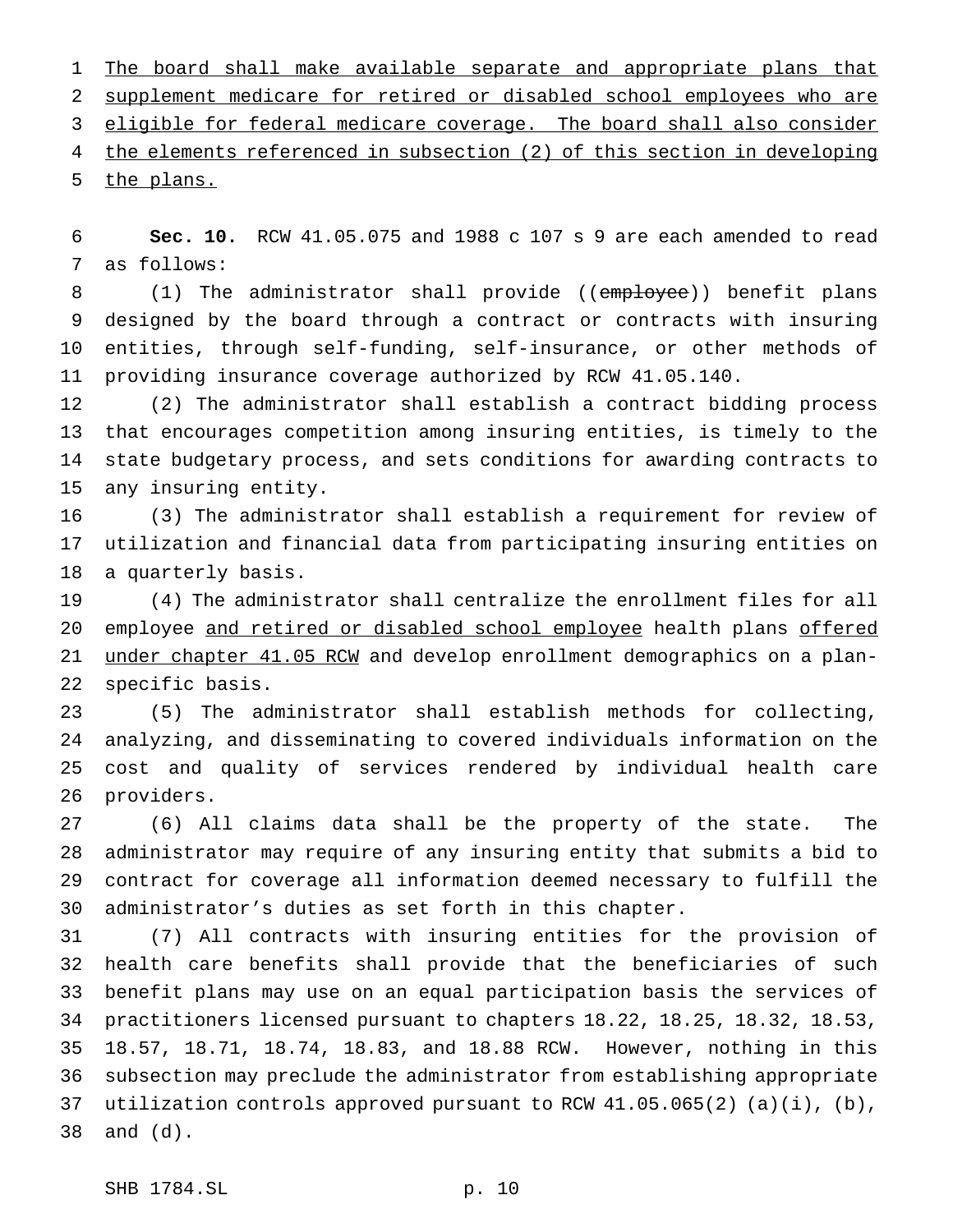(8) Beginning in January 1990, and each January thereafter, the administrator shall publish and distribute to each school district a description of health care benefit plans available through the authority and the estimated cost if school district employees were enrolled.

 **Sec. 11.** RCW 41.05.080 and 1977 ex.s. c 136 s 6 are each amended to read as follows:

 Retired or disabled state employees, or employees of county, municipal, or other political subdivisions covered by this chapter who 10 are retired, but not including retired or disabled school employees, may continue their participation in insurance plans and contracts after retirement or disablement, under the qualifications, terms, conditions, and benefits set by the board: PROVIDED, That the rates charged such retired or disabled employees for health care will be developed from the same experience pool as active employees: PROVIDED FURTHER, That such retired or disabled employees shall bear the full cost of premiums required to provide such coverage: PROVIDED FURTHER, That such self pay rates will be established based on a separate rate for the employee, the spouse, and the children: PROVIDED FURTHER, That rates for a retired or disabled employee, spouse, or child who is eligible for and who elects to apply for medicare will be actuarially reduced to reflect the value of Part A and Part B of medicare. The term "retired state employees" for the purpose of this section shall include but not be limited to members of the legislature whether voluntarily or involuntarily leaving state office.

 **Sec. 12.** RCW 41.05.140 and 1988 c 107 s 12 are each amended to read as follows:

 (1) The authority may self-fund, self-insure, or enter into other methods of providing insurance coverage for insurance programs under its jurisdiction except property and casualty insurance. The authority shall contract for payment of claims or other administrative services for programs under its jurisdiction. If a program does not require the prepayment of reserves, the authority shall establish such reserves within a reasonable period of time for the payment of claims as are normally required for that type of insurance under an insured program. 36 (2) Reserves established by the authority for employee benefit 37 programs shall be held in a separate trust fund by the state treasurer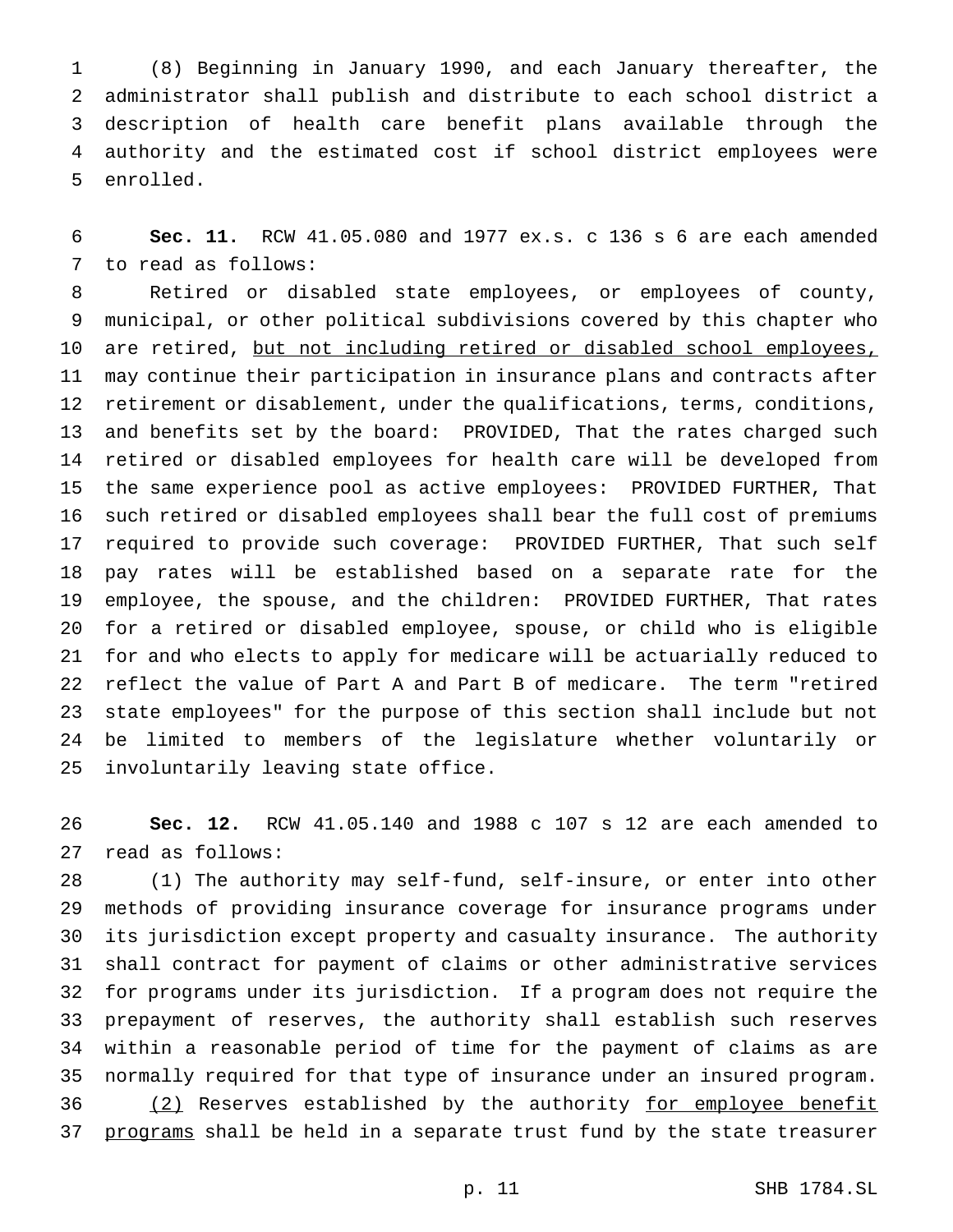and shall be known as the state employees' insurance reserve fund. The state investment board shall act as the investor for the funds and, except as provided in RCW 43.33A.160, one hundred percent of all earnings from these investments shall accrue directly to the state employees' insurance reserve fund.

 $((+2))$  (3) Reserves established by the authority for programs for retired or disabled school employees shall be held in a separate trust 8 fund by the state treasurer and shall be known as the retired school 9 employees' insurance reserve fund hereby created. The state investment 10 board shall act as the investor for the funds and, except as provided in RCW 43.33A.160, one hundred percent of all earnings from these 12 investments shall accrue directly to the retired school employees' insurance reserve fund.

14 (4) Any savings realized as a result of a program created for 15 employees under this section shall not be used to increase benefits unless such use is authorized by statute.

 $((+3))$  (5) Any program created under this section shall be subject to the examination requirements of chapter 48.03 RCW as if the program were a domestic insurer. In conducting an examination, the commissioner shall determine the adequacy of the reserves established for the program.

 $((+4))$  (6) The authority shall keep full and adequate accounts and records of the assets, obligations, transactions, and affairs of any program created under this section.

 $((+5))$   $(7)$  The authority shall file a quarterly statement of the financial condition, transactions, and affairs of any program created under this section in a form and manner prescribed by the insurance commissioner. The statement shall contain information as required by the commissioner for the type of insurance being offered under the program. A copy of the annual statement shall be filed with the speaker of the house of representatives and the president of the senate.

 NEW SECTION. **Sec. 13.** A new section is added to chapter 28A.400 RCW to read as follows:

 (1) In a manner prescribed by the state health care authority, school districts and educational service districts shall remit to the health care authority for deposit in the retired school employees' subsidy account established in section 15 of this act: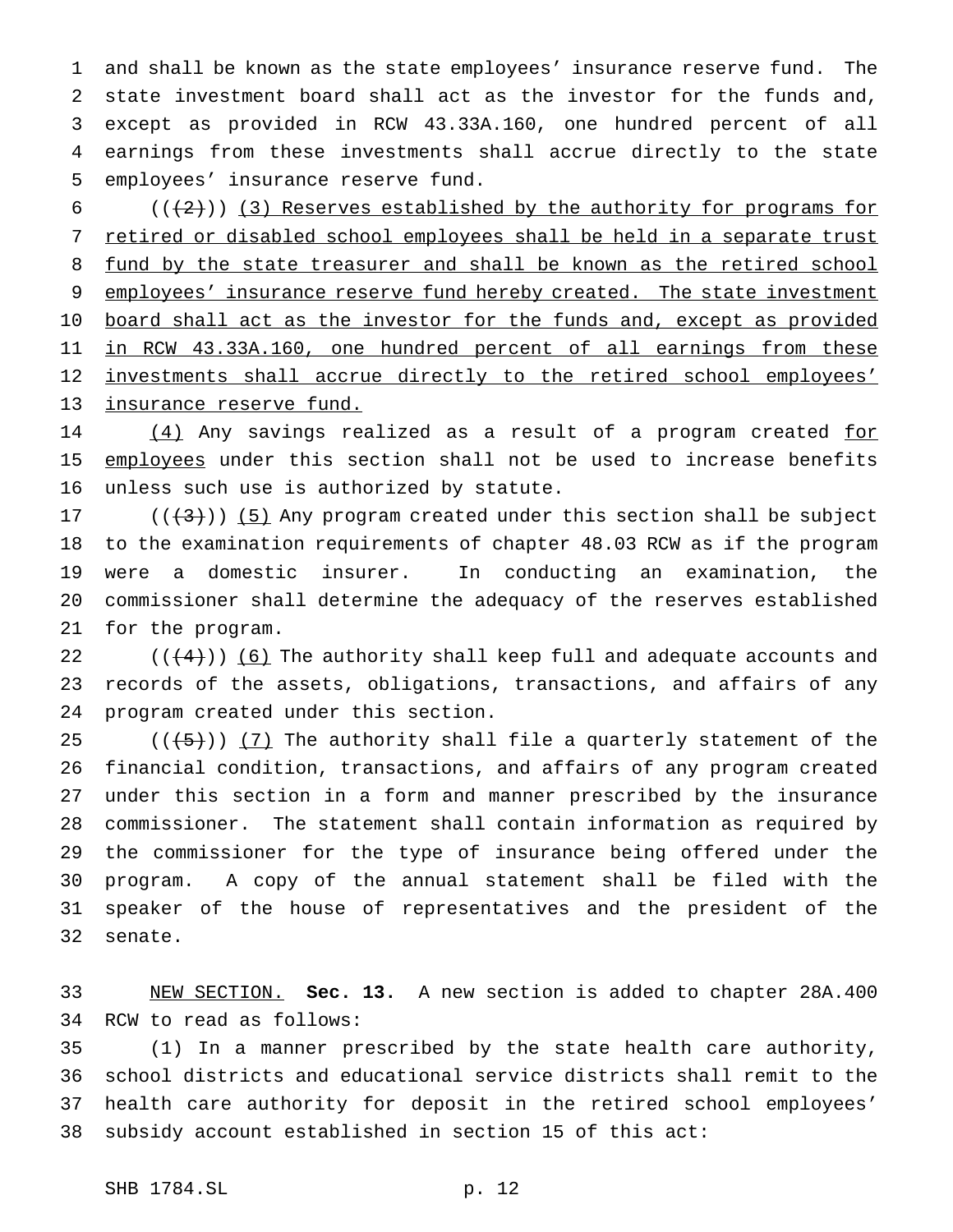(a) During the period beginning October 1, 1993, and ending September 30, 1994:

 (i) For each full-time employee of the district, ten dollars for each month of the school year;

 (ii) For each part-time employee of the district who, at the time of the remittance, is employed in an eligible position as defined in RCW 41.32.010 or 41.40.010 and is eligible for employer fringe benefit contributions for basic benefits as defined in RCW 28A.400.270, ten dollars for each month of the school year, prorated by the proportion of employer fringe benefit contributions for a full-time employee that the part-time employee receives;

(b) Beginning October 1, 1994:

 (i) For each full-time employee of the district, an amount equal to four and seven-tenths percent multiplied by the insurance benefit allocation rate in the appropriations act for a certificated or classified staff, for each month of the school year;

 (ii) For each part-time employee of the district who, at the time of the remittance, is employed in an eligible position as defined in RCW 41.32.010 or 41.40.010 and is eligible for employer fringe benefit contributions for basic benefits as defined in RCW 28A.400.270, an amount equal to four and seven-tenths percent multiplied by the insurance benefit allocation rate in the appropriations act for a certificated or classified staff, for each month of the school year, prorated by the proportion of employer fringe benefit contributions for a full-time employee that the part-time employee receives.

 (2) The legislature reserves the right to increase or decrease the percent or amount required to be remitted in this section.

 NEW SECTION. **Sec. 14.** A new section is added to chapter 41.05 RCW to read as follows:

 (1) After October 1, 1993, retired or disabled school employees and their dependents may purchase health care insurance coverage from the authority under terms and conditions established by this chapter and by the board.

 (2) Retired or disabled school employees may enroll in benefit plans under the authority during enrollment periods established by the board.

 (3) Retired or disabled school employees and their dependents shall pay the cost of premiums for the insurance offered by the authority.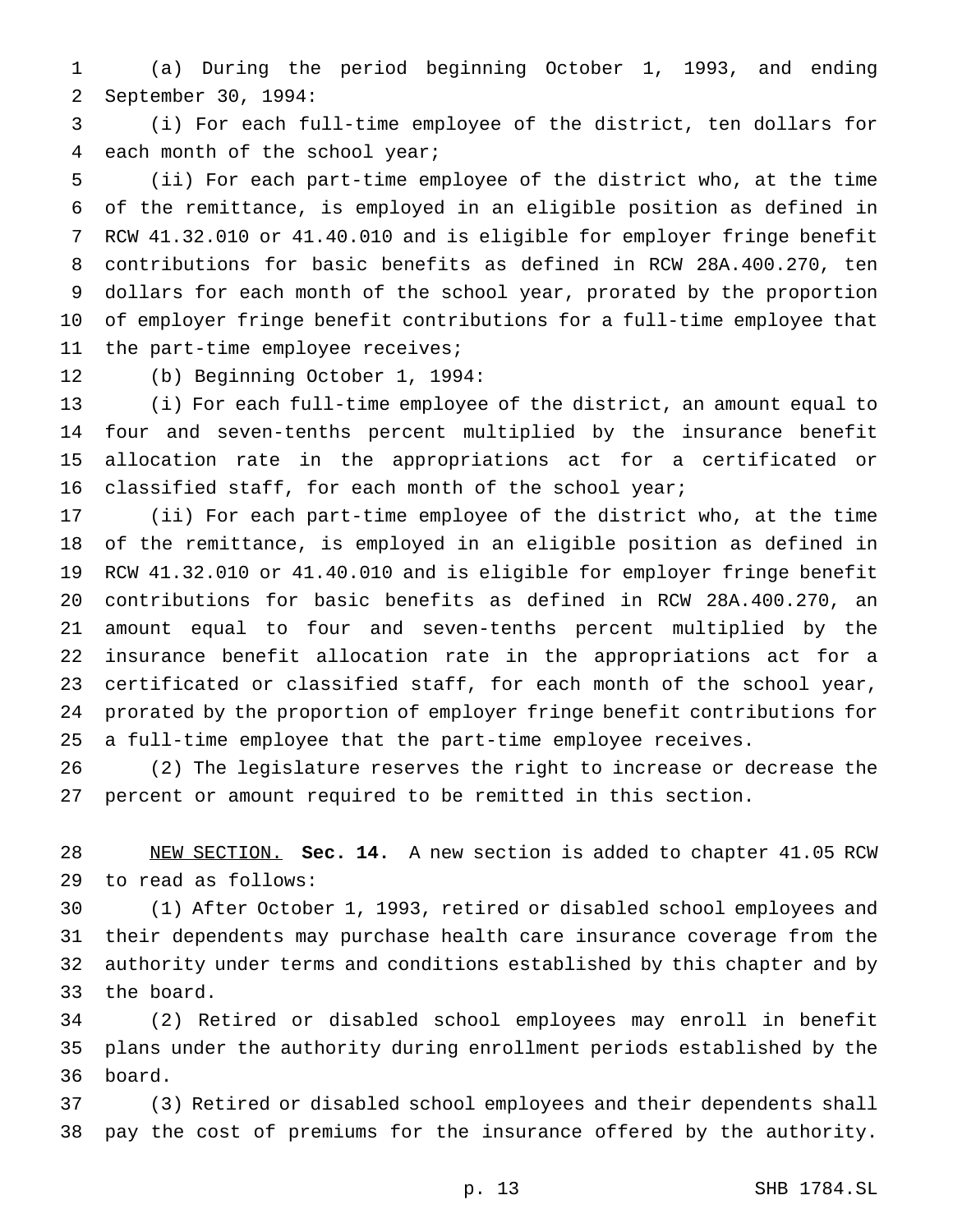The authority shall charge as premiums, the cost to the authority of providing insurance coverage for retired and disabled school employees and their dependents, including any amounts necessary for reserves and administration. However, the premiums charged to a retired or disabled school employee shall be reduced by the amount of the subsidy provided in section 15 of this act.

 NEW SECTION. **Sec. 15.** A new section is added to chapter 41.05 RCW to read as follows:

 (1) The retired school employees' subsidy account is hereby established in the custody of the state treasurer, to be used by the administrator for the deposit of the remittance paid by school districts and educational service districts under section 13 of this act.

 (2) Moneys available in the account, as determined by the administrator, shall be used to reduce the health care insurance premiums charged to retired or disabled school employees under this chapter. The amount of any premium reduction shall be established by the board. However, use of moneys from the account shall not result in a premium reduction for retired or disabled school employees of more than fifty percent. Moneys from the account may be used to reduce premiums charged to dependents at the discretion of the board.

 (3) From October 1, 1993, through September 30, 1994, moneys available in the account shall also be used to reduce premiums charged to persons who meet the definition of retired or disabled school employee in RCW 41.05.011, are not eligible for federal medicare coverage, and are covered under a group-purchased health insurance plan through a school district or educational service district. The moneys shall be paid to the appropriate insurance carrier, or in the case of self-insurance, to the district. Payments shall be made subject to submission of information to the satisfaction of the administrator that the recipient of the premium reduction is eligible to receive the reduction and that the moneys are used for their intended purpose. If health care insurance for active school district and educational service district employees is required to be provided solely through the authority beginning on or before October 1, 1993, the provisions of this subsection (3) shall have no effect.

 (4) Should the legislature revoke or reduce any remuneration or benefits granted under this section, an affected retired or disabled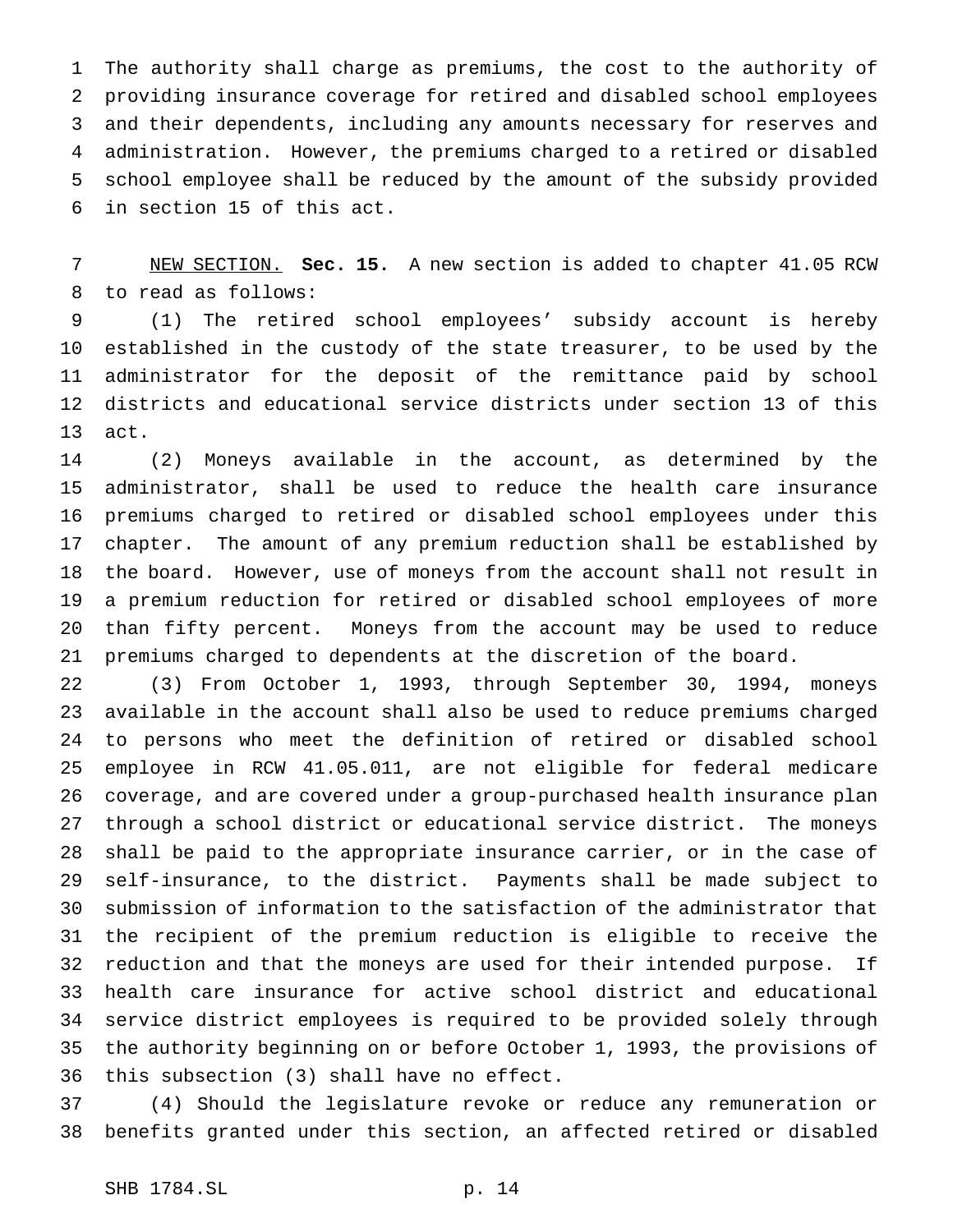employee shall not be entitled thereafter to receive such benefits as a matter of contractual right.

 (5) Moneys from the account shall be disbursed by the state treasurer by warrants on vouchers duly authorized by the administrator. (6) The state treasurer and the state investment board may invest moneys in the retired school employees' subsidy account. All such investments shall be in accordance with RCW 43.84.080 or 43.84.150, whichever is applicable. The administrator shall determine whether the state treasurer or the state investment board or both shall invest moneys in the account.

 NEW SECTION. **Sec. 16.** A new section is added to chapter 41.05 RCW to read as follows:

 (1) The retired school employees' insurance account is hereby established in the custody of the state treasurer, to be used by the administrator for the deposit of contributions, premium payments from retired or disabled school employees, subsidy amounts from the retired school employees' subsidy account, reserves, dividends, and refunds, and for payment of premiums for retired or disabled school employee benefit contracts and operating expenses incurred by the authority in the administration of benefit plans for retired or disabled school employees. Moneys from the account shall be disbursed by the state treasurer by warrants on vouchers duly authorized by the administrator. (2) Disbursements from the account are not subject to appropriation, but shall be subject to the allotment procedure provided under chapter 43.88 RCW.

 (3) The state treasurer and the state investment board may invest moneys in the retired school employees' insurance account. All such investments shall be in accordance with RCW 43.84.080 or 43.84.150, whichever is applicable. The administrator shall determine whether the state treasurer or the state investment board or both shall invest moneys in the account.

 NEW SECTION. **Sec. 17.** Sections 3, 7, and 11 of this act shall take effect October 1, 1993.

 NEW SECTION. **Sec. 18.** Sections 1, 2, 4 through 6, 8 through 10, and 12 through 16 of this act are necessary for the immediate preservation of the public peace, health, or safety, or support of the